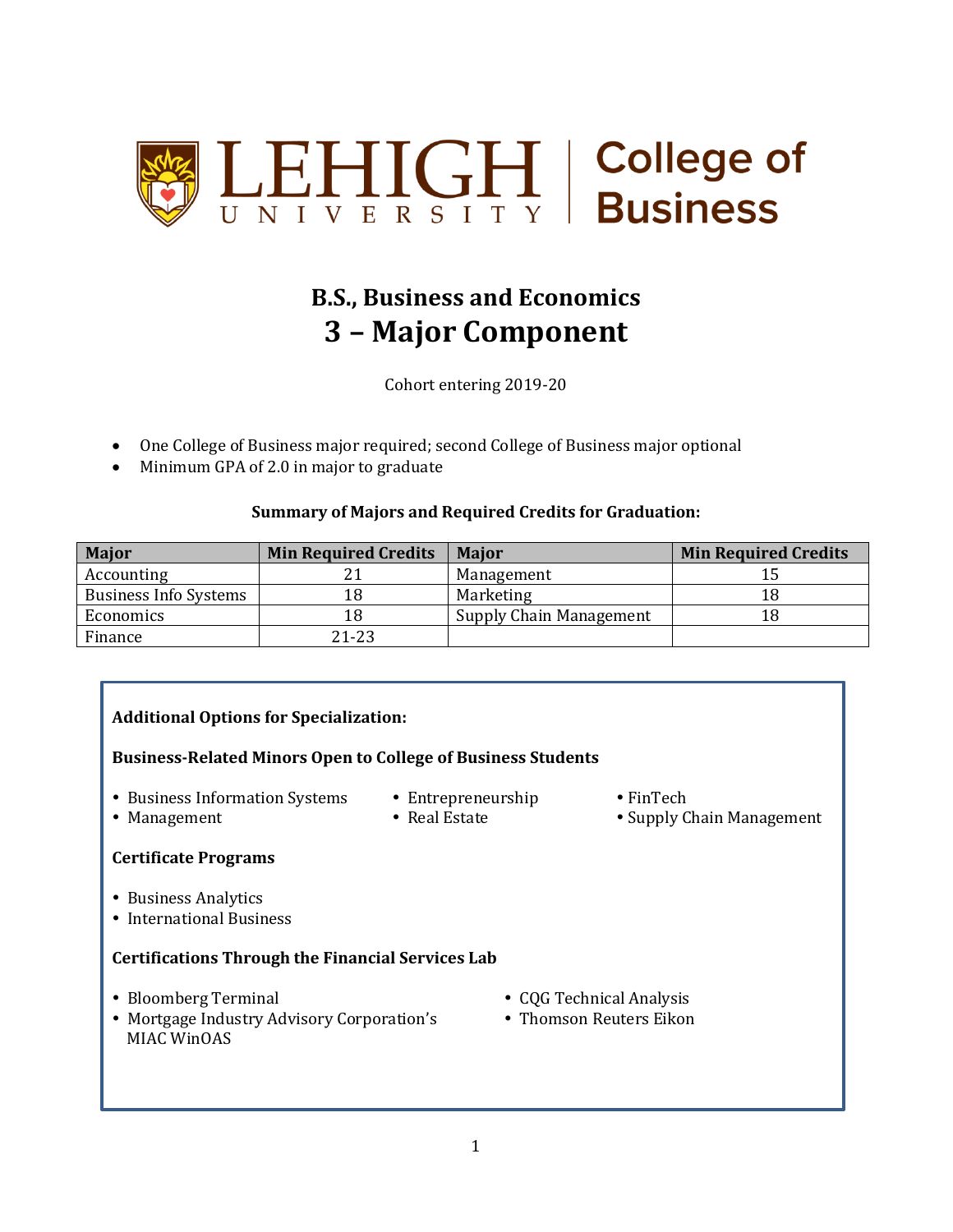### **Accounting Major**

| Required: 4 courses (12 credits) - typically taken junior year                                                                       |                                                              |                                                                                          |  |
|--------------------------------------------------------------------------------------------------------------------------------------|--------------------------------------------------------------|------------------------------------------------------------------------------------------|--|
|                                                                                                                                      | <b>ACCT 315</b> Intermediate Accounting I                    | Prerequisite: ACCT 152                                                                   |  |
|                                                                                                                                      | <b>ACCT 316   Intermediate Accounting II</b>                 | Prerequisite: ACCT 315                                                                   |  |
|                                                                                                                                      | <b>ACCT 311</b> Accounting Information Systems               | Prerequisite: ACCT 152 & BIS 111                                                         |  |
|                                                                                                                                      | <b>ACCT 324</b> Cost Accounting                              | Prerequisite: ACCT 152                                                                   |  |
| Major Track Courses: 3 courses (9 credit hours) - typically taken senior year<br>Choose 1 track and take all 3 courses in that track |                                                              |                                                                                          |  |
|                                                                                                                                      | <b>Track 1: Public Accounting Assurance and Tax Services</b> |                                                                                          |  |
| <b>ACCT 307</b>                                                                                                                      | <b>Fundamentals of Federal Income Taxation</b>               | Prerequisite: ACCT 151 & senior standing                                                 |  |
|                                                                                                                                      | <b>ACCT 320</b> Fundamentals of Auditing                     | Prerequisite: ACCT 311 & 315                                                             |  |
|                                                                                                                                      | <b>ACCT 317 Advanced Financial Accounting</b>                | Prerequisite: ACCT 316                                                                   |  |
|                                                                                                                                      | <b>Track 2: Financial Services and Corporate Accounting</b>  |                                                                                          |  |
| <b>FIN 323</b>                                                                                                                       | Investments                                                  | Prerequisite: FIN 125                                                                    |  |
| <b>FIN 328</b>                                                                                                                       | Corporate Financial Policy                                   | Prerequisite: FIN 125                                                                    |  |
|                                                                                                                                      | <b>ACCT 318</b> Analysis of Financial Statements             | Prerequisite: ACCT 316; can be taken concurrently<br>and open only to graduating seniors |  |
| <b>Track 3: Information Technology</b>                                                                                               |                                                              |                                                                                          |  |
|                                                                                                                                      | <b>ACCT 320</b> Fundamentals of Auditing                     | Prerequisite: ACCT 311 & 315                                                             |  |
|                                                                                                                                      | <b>ACCT 330</b> Accounting Data and Analysis                 | Prerequisite: ECO 045 or equivalent                                                      |  |
|                                                                                                                                      | One 300-level BIS course                                     |                                                                                          |  |
| <b>Total Credits Required: 21</b>                                                                                                    |                                                              |                                                                                          |  |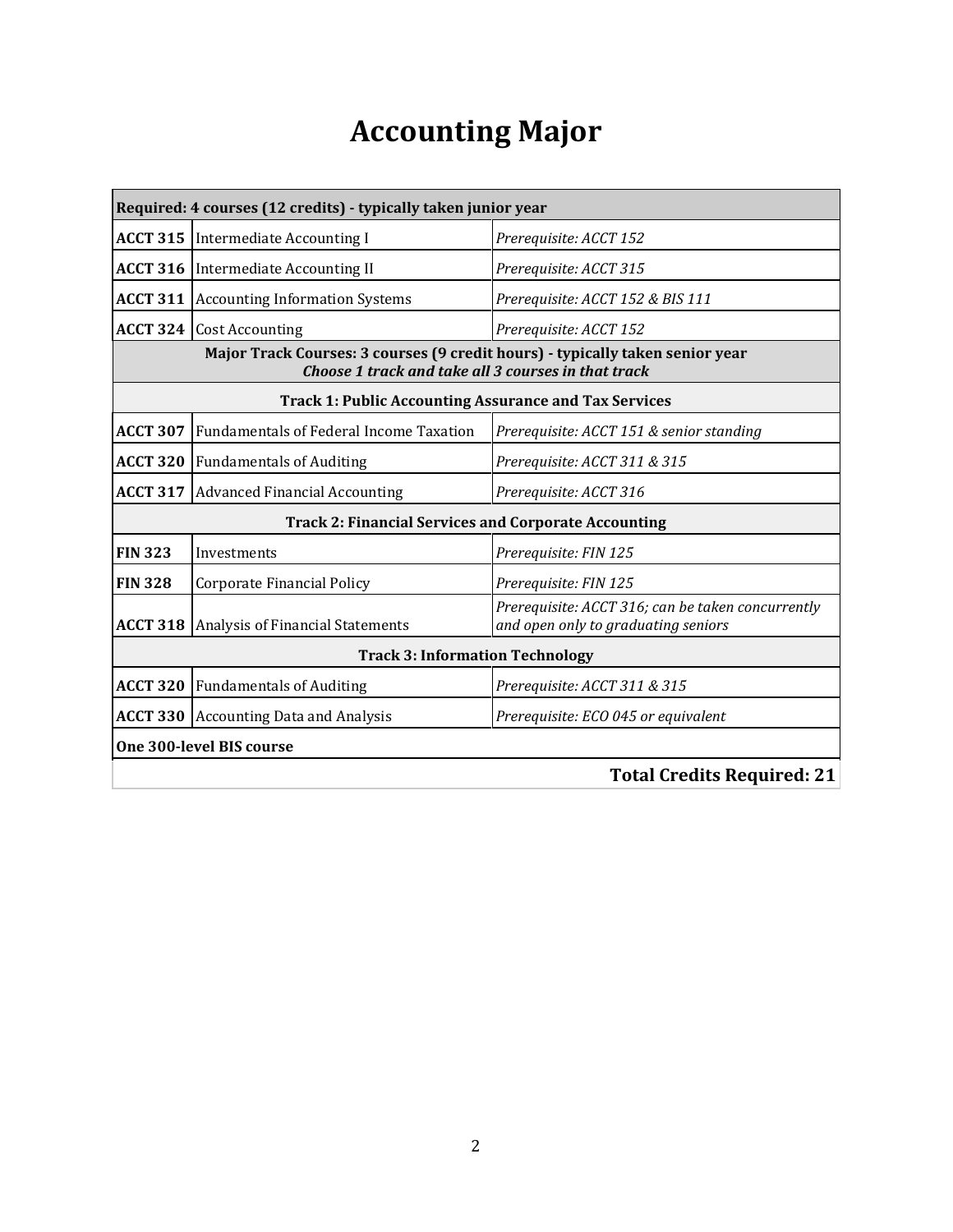# **Business Information Systems (BIS) Major**

| Required: 3 courses (9 credits) |                                                       |                                                            |
|---------------------------------|-------------------------------------------------------|------------------------------------------------------------|
| <b>BIS 311</b>                  | Managing Information Systems Analysis and Design      | Prerequisite: BIS 111                                      |
| <b>BIS 324</b>                  | <b>Business Data Management</b>                       | Prerequisite: BIS 111                                      |
| <b>BIS 335</b>                  | <b>Application Development for Business</b>           | Prerequisite: BIS 111                                      |
|                                 | Elective courses (9 credit hours) from the following: |                                                            |
| ACCT 311                        | <b>Accounting Information Systems</b>                 | Prerequisite: ACCT 151 & BIS 111                           |
| <b>BIS 333</b>                  | <b>Enterprise Security and Risk Management</b>        | Prerequisite: BIS 111                                      |
| BIS/SCM 342                     | e-Business Enterprise Applications                    | Prerequisite: BIS 111                                      |
| <b>BIS 344</b>                  | <b>Cloud Computing for Business</b>                   | Prerequisite: BIS 111                                      |
| <b>BIS 348</b>                  | Predictive Analysis in Business                       | Prerequisite: BIS 111 & ECO 045                            |
| <b>BIS 352</b>                  | <b>Advanced Topics in Business Analytics</b>          | Prerequisite: BIS 111 & ECO 045 or<br>MATH 012 or MATH 231 |
| <b>BIS 372</b>                  | Special Topics in Information Systems                 |                                                            |
| <b>ENTP 304</b>                 | <b>Technology and Software Ventures</b>               | Prerequisite: ENGR 010 or CSE 002 or<br><b>BIS 111</b>     |
|                                 |                                                       | <b>Total Credits Required: 18</b>                          |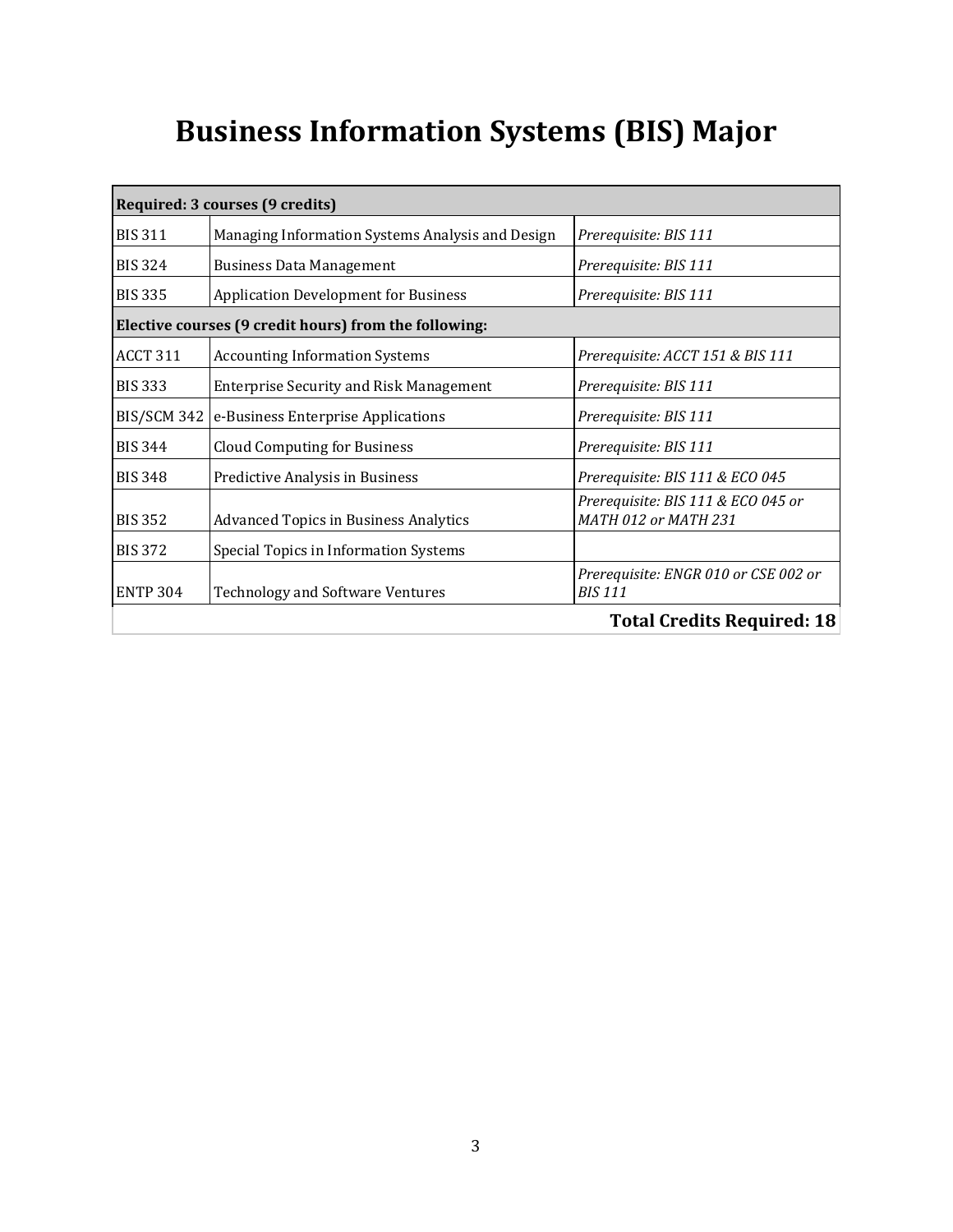### **Economics Major**

| Required: Common Economics Core (2 courses, 6 credits)      |                                                                                                                                           |                                                                                                       |
|-------------------------------------------------------------|-------------------------------------------------------------------------------------------------------------------------------------------|-------------------------------------------------------------------------------------------------------|
| ECO 119<br><b>AND</b><br><b>ECO 146</b>                     | Intermediate Macroeconomic Analysis<br><b>AND</b><br>Intermediate Microeconomic Analysis                                                  | Prerequisites: ECO 001 and MATH 081 or 021 or 076                                                     |
| Required: Quantitative Economics Core (1 course, 3 credits) |                                                                                                                                           |                                                                                                       |
| ECO 157                                                     | <b>Statistical Methods II</b>                                                                                                             | Prerequisite: ECO 045 or MATH 012 or MATH 231                                                         |
| <b>Elective courses:</b>                                    | -12 credits from the following lists<br>-At least one course from each list<br>-At least two of the four courses must be at the 300 level |                                                                                                       |
|                                                             |                                                                                                                                           | <b>Field Courses</b>                                                                                  |
| <b>ECO 209</b>                                              | <b>Comparative Economic Systems</b>                                                                                                       | Prerequisite: ECO 001                                                                                 |
| <b>ECO 229</b>                                              | <b>Economics of Money and Banking</b>                                                                                                     | Prerequisites: ECO 001 and ECO 119; ECO 119 can be taken<br>concurrently                              |
| <b>ECO 235</b>                                              | <b>Labor Economics</b>                                                                                                                    | Prerequisite: ECO 001                                                                                 |
| <b>ECO 303</b>                                              | Economic Development                                                                                                                      | Prerequisite: ECO 146                                                                                 |
| ECO 311                                                     | <b>Environmental Economics</b>                                                                                                            | Prerequisite: ECO 146                                                                                 |
| ECO 312                                                     | <b>Mathematical Economics</b>                                                                                                             | Prerequisites: ECO 146, MATH 022, & MATH 231                                                          |
| ECO 322                                                     | <b>Competitor and Market Analysis</b>                                                                                                     | Prerequisites: ECO 146, ECO 045 (or MATH 012 or MATH<br>231 or ISE 111), and MATH 081 (or 021 or 076) |
| <b>ECO 338</b>                                              | <b>International Economics</b>                                                                                                            | Prerequisites: ECO 029 (or ECO 119 or ECO 229) and ECO<br>146                                         |
| ECO 353                                                     | <b>Public Economics</b>                                                                                                                   | Prerequisite: ECO 146                                                                                 |
| <b>ECO 358</b>                                              | Game Theory                                                                                                                               | Prerequisites: ECO 146 and MATH 081 or MATH 021                                                       |
| ECO 365                                                     | Business, Government, and<br>Macroeconomic Policy                                                                                         | Prerequisites: ECO 029 or ECO 119                                                                     |
| <b>ECO 368</b>                                              | <b>Health Economics</b>                                                                                                                   | Prerequisites: ECO 045 or MATH 012 or MATH 231 and<br><b>ECO 146</b>                                  |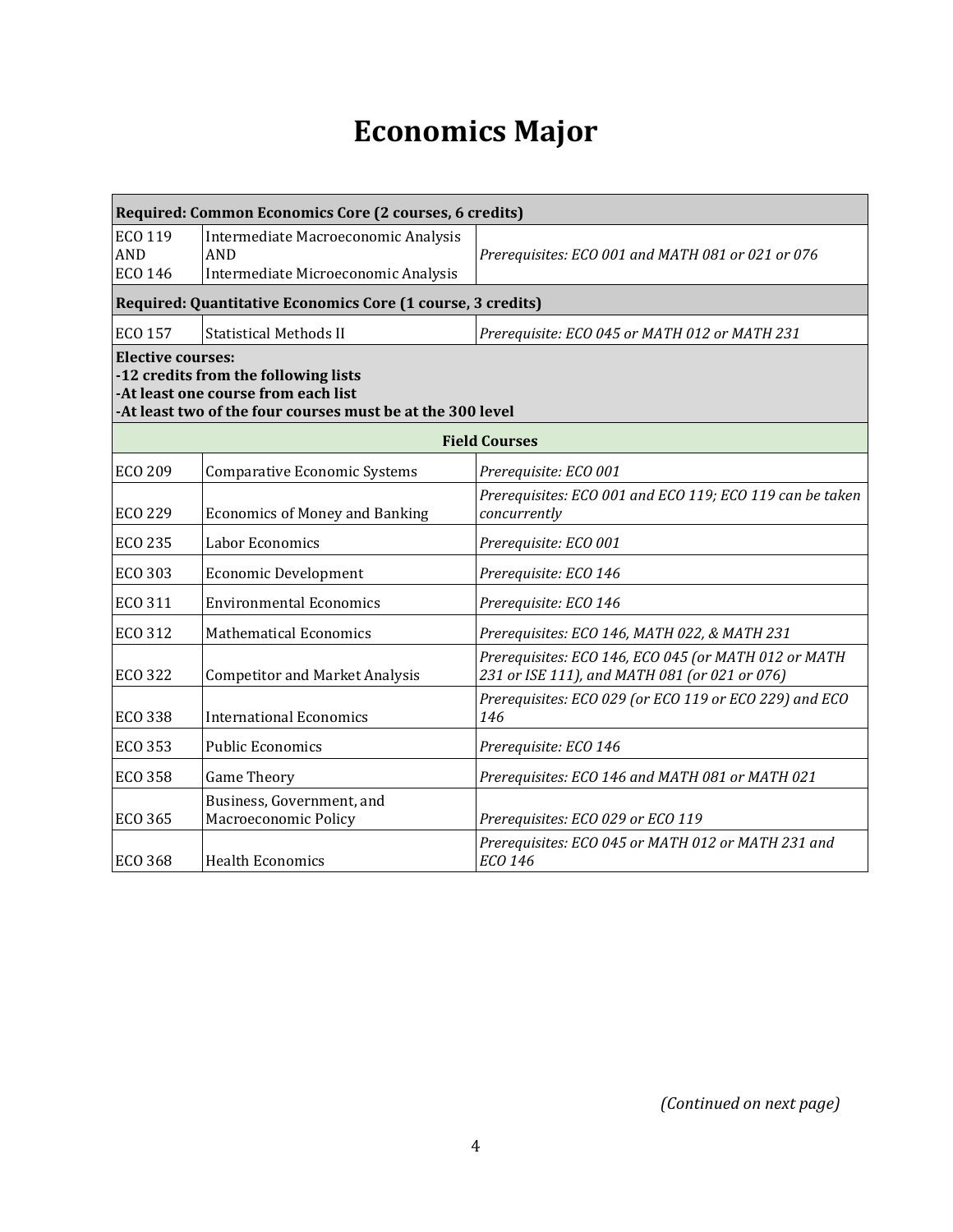|                | <b>Applying Economics</b>                         |                                                                                                       |  |
|----------------|---------------------------------------------------|-------------------------------------------------------------------------------------------------------|--|
| <b>ECO 201</b> | <b>Federal Reserve Challenge Competition</b>      | Prerequisite (that may be taken concurrently): ECO 119                                                |  |
| ECO 203        | Microfinance: Financial Inclusion for<br>the Poor | Prerequisite: ECO 001                                                                                 |  |
| ECO 247        | Sabermetrics                                      | Prerequisites: ECO 001 and ECO 045 or PSYC 110 or ISE<br>111 or CEE 012 or MATH 231 or MATH 012       |  |
| ECO 259        | <b>Athletic Complex Design</b>                    | Prerequisite: ECO 146                                                                                 |  |
| <b>ECO 273</b> | <b>Community Consulting Practicum</b>             | Prerequisite: ECO 001                                                                                 |  |
| ECO 274        | <b>Supervised Research</b>                        | Prerequisites: ECO 119 or ECO 146 or ECO 245 or ECO 157                                               |  |
| ECO 301        | <b>Econometric Software</b>                       |                                                                                                       |  |
| ECO 314        | <b>Energy Economics</b>                           | Prerequisite: ECO 146                                                                                 |  |
| ECO 324        | The Economics of the Sports Industry              | Prerequisite: ECO 146                                                                                 |  |
| ECO 325        | Consumer Insights through Data<br>Analysis        | Prerequisites: MKT 111 and ECO 146                                                                    |  |
| ECO 328        | <b>Electricity Economics</b>                      | Prerequisites: ECO 001 and MATH 023 or ECO 146                                                        |  |
| ECO 333        | The Economics of Business Decisions               | Prerequisites: ECO 146, ECO 045 (or MATH 012 or MATH<br>231 or ISE 111), and MATH 081 (or 021 or 076) |  |
| ECO 335        | Cost-Benefit Analysis                             | Prerequisite: ECO 146                                                                                 |  |
| ECO 336        | Antitrust, Regulation, and the New<br>Economy     | Prerequisite: ECO 146                                                                                 |  |
| ECO 342        | Economic Development in China                     | Prerequisite: ECO 303                                                                                 |  |
| ECO 345        | Political-Economy of Iraq                         | Prerequisite: ECO 303 or IR 225                                                                       |  |
| ECO 357        | Econometrics                                      | Prerequisites: ECO 119 or ECO 146 and ECO 245 or ECO<br>157                                           |  |
| ECO 360        | Time Series Analysis                              | Prerequisites: ECO 245 or ECO 157                                                                     |  |
| ECO 366        | Quantitative Market Analysis                      | Prerequisites: ECO 146 and ECO 245 or ECO 357 or ECO<br>157                                           |  |
| ECO 367        | <b>Applied Microeconometrics</b>                  | Prerequisites: ECO 245 or ECO 357 or ECO 157                                                          |  |
| ECO 371        | <b>Special Topics in Economics</b>                | Prerequisites: ECO 146 or ECO 119                                                                     |  |
| ECO 389        | <b>Honors Project</b>                             | Students can apply at most 3 credits earned in this course<br>toward the elective requirement.        |  |
|                |                                                   | <b>Total Credits Required: 18</b>                                                                     |  |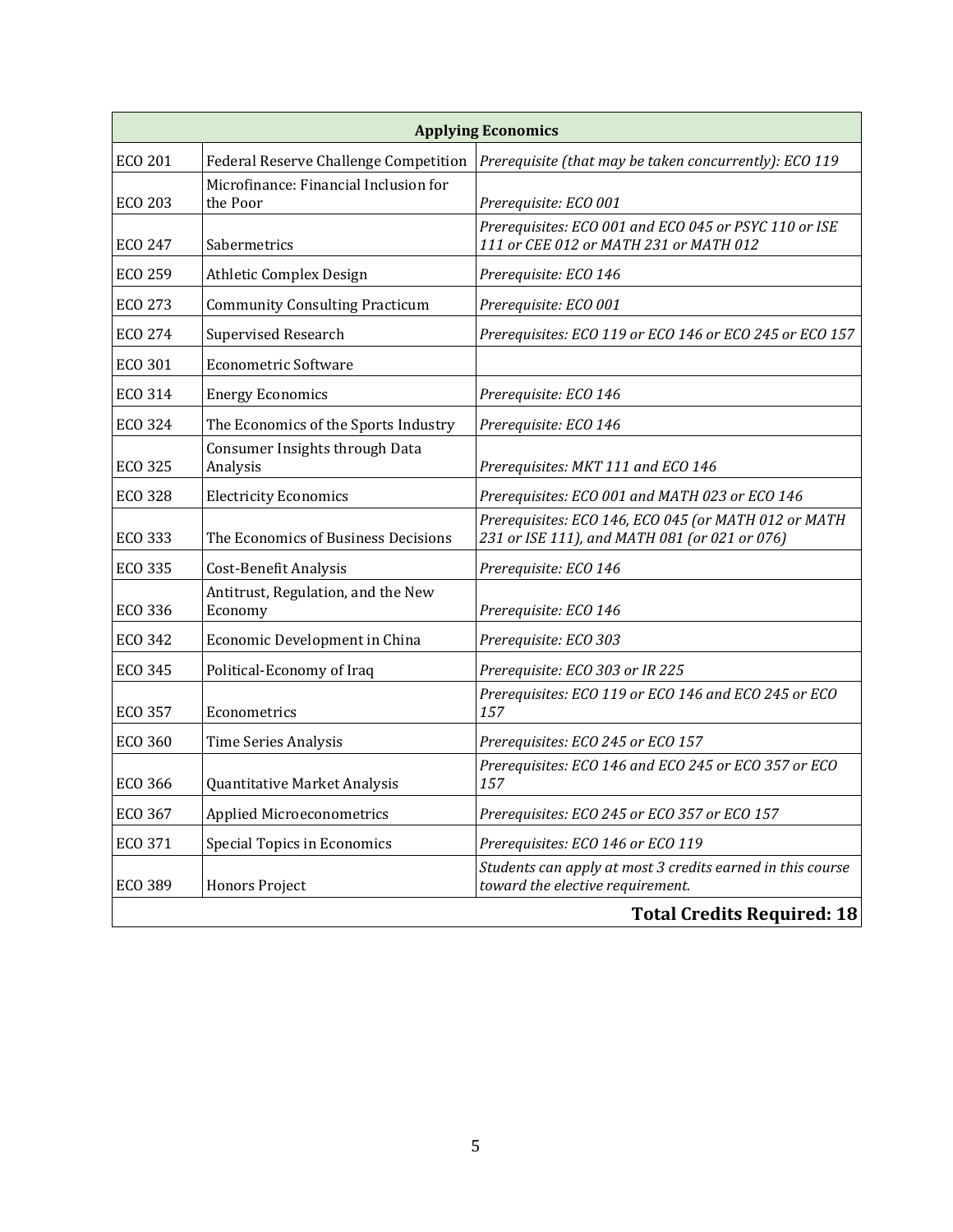## **Finance Major**

|                       | Required: 2 courses (6 credits)                                                                            |                                                                                         |
|-----------------------|------------------------------------------------------------------------------------------------------------|-----------------------------------------------------------------------------------------|
| <b>FIN 323</b>        | Investments                                                                                                | Prerequisite: FIN 125                                                                   |
| <b>FIN 328</b>        | Corporate Financial Policy                                                                                 | Prerequisite: FIN 125                                                                   |
|                       | Depth Requirements: 3 courses (9 credit hours) from the following:                                         |                                                                                         |
| <b>FIN 324</b>        | Security Analysis and Portfolio Management                                                                 | Prerequisite: FIN 323 & 328                                                             |
| <b>FIN 330</b>        | <b>Financial Markets and Institutions</b>                                                                  | Prerequisite: FIN 323 & 328                                                             |
| <b>FIN 333</b>        | <b>Global Finance</b>                                                                                      | Prerequisite: FIN 323 & 328                                                             |
| <b>FIN 334</b>        | Derivatives and Management of Risk                                                                         | Prerequisite: FIN 323 & 328                                                             |
| <b>FIN 335</b>        | Advanced Topics - Financial Management<br>(various topics can be offered under this course listing)        | Prerequisite: FIN 323 & 328                                                             |
| <b>FIN 336</b>        | Real Estate Finance (cannot be used as a depth<br>requirement when following the Real Estate Track)        | Prerequisite: FIN 323 & 328                                                             |
| <b>FIN 377</b>        | <b>Advanced Topics - Investments (various</b><br>topics can be offered under this course listing)          | Prerequisite: FIN 323 & 328                                                             |
| breadth tracks:       | Breadth (or track) requirements: Select 2 breadth electives (6 credit hours) within one of the following 6 |                                                                                         |
|                       | Track 1: Financial Analysis (6 credits)                                                                    |                                                                                         |
| <b>ACCT 315</b>       | <b>Intermediate Accounting I</b>                                                                           | Prerequisite: ACCT 152                                                                  |
| <b>ACCT 316</b>       | <b>Intermediate Accounting II</b>                                                                          | Prerequisite: ACCT 315                                                                  |
|                       | <b>Track 2: Financial Marketing (6 credits)</b>                                                            |                                                                                         |
| <b>MKT 312</b>        | <b>Marketing Research</b>                                                                                  | Prerequisite: MKT 111 and ECO 045                                                       |
| <b>MKT 319</b>        | Development and Marketing of New Products                                                                  | Prerequisite: MKT 111                                                                   |
| <b>MKT 320</b>        | <b>Global Marketing</b>                                                                                    | Prerequisite: MKT 111                                                                   |
| MKT/ECO 325           | Consumer Insights through Data Analysis                                                                    | Prerequisite: MKT 111 and ECO 146                                                       |
| <b>MKT 332</b>        | Sales Management                                                                                           | Prerequisite: MKT 111                                                                   |
|                       | Track 3: Analytical Finance (6-8 credits)                                                                  |                                                                                         |
| <b>ISE 316</b>        | <b>Optimization Models and Applications</b>                                                                | Prerequisite: ISE 240                                                                   |
| <b>ISE 339</b>        | <b>Stochastic Models and Applications</b>                                                                  | Prerequisite: ISE 230                                                                   |
| 0R<br><b>MATH 310</b> | Random Processes and Applications                                                                          | Prerequisites: MATH 263 or MATH<br>309 or (MATH 231 and MATH 205 or<br><b>MATH 241)</b> |
| <b>MATH 205</b>       | <b>Linear Models</b>                                                                                       | Prerequisite: MATH 022                                                                  |
| 0R<br><b>MATH 241</b> | Applied Linear Algebra                                                                                     | Prerequisite: MATH 022                                                                  |

*(Continued on next page)*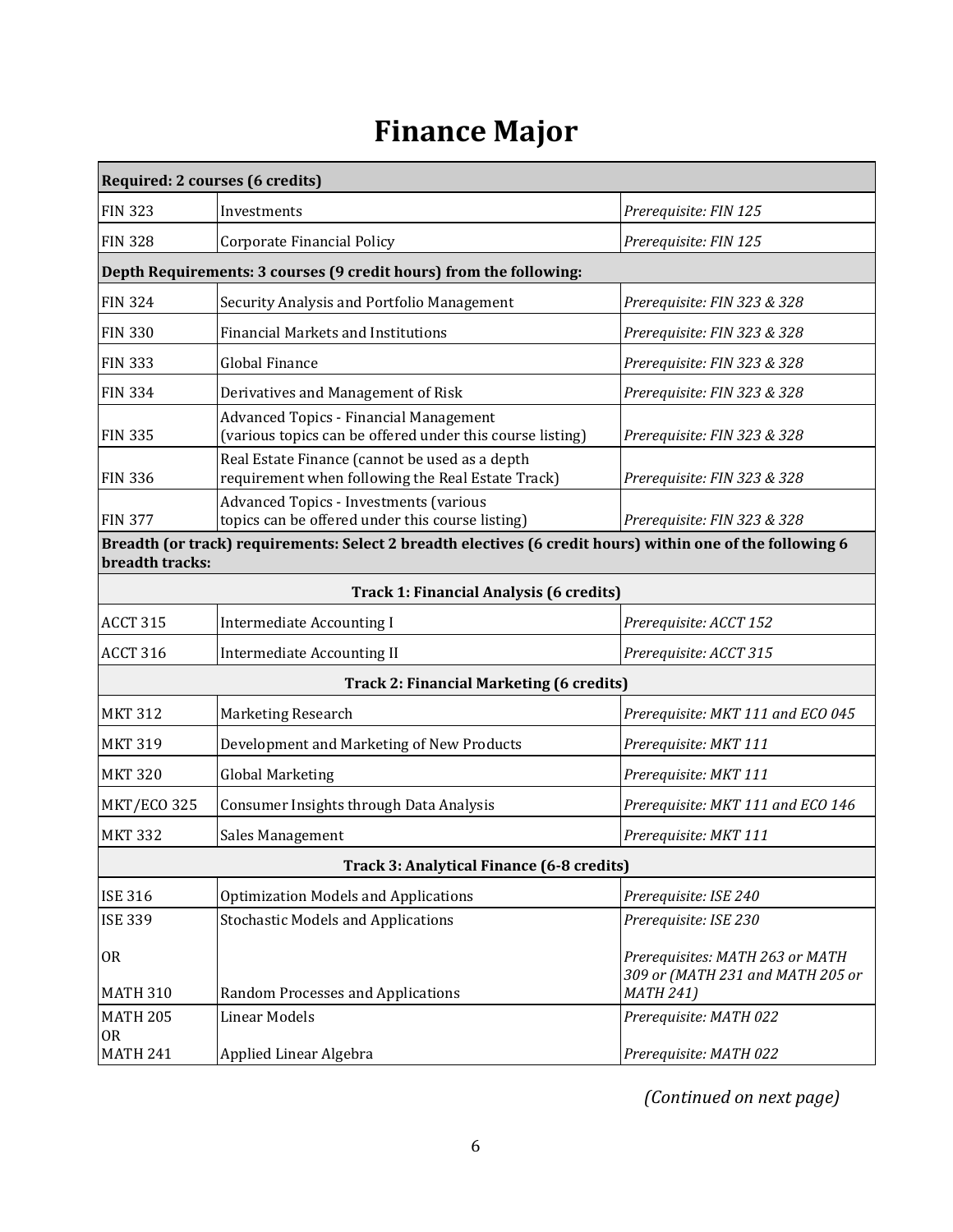| <b>MATH 231</b>                                                                                                          | Probability and Statistics                                               | Prerequisite: MATH 022 or MATH 082                                                                                 |
|--------------------------------------------------------------------------------------------------------------------------|--------------------------------------------------------------------------|--------------------------------------------------------------------------------------------------------------------|
| 0R                                                                                                                       |                                                                          | Prerequisite: MATH 023 or MATH<br>082; MATH 023 can be taken                                                       |
| <b>MATH 263</b>                                                                                                          | Introduction to the Theory of Probability                                | concurrently                                                                                                       |
|                                                                                                                          | Track 4: Financial Economics (6 credits) - take 1 course from each group |                                                                                                                    |
| <b>ECO 203</b>                                                                                                           | Microfinance: Financial Inclusion for the Poor                           | Prerequisite: ECO 001                                                                                              |
| ECO 209                                                                                                                  | <b>Comparative Economic Systems</b>                                      | Prerequisite: ECO 001                                                                                              |
| <b>ECO 303</b>                                                                                                           | <b>Economic Development</b>                                              | Prerequisite: ECO 146                                                                                              |
| ECO 314                                                                                                                  | <b>Energy Economics</b>                                                  | Prerequisite: ECO 146                                                                                              |
| <b>ECO 322</b>                                                                                                           | <b>Competitor and Market Analysis</b>                                    | Prerequisites: ECO 146, ECO 045 (or<br>MATH 012 or MATH 231 or ISE 111),<br>and MATH 081 (or 021 or 076)           |
| ECO 333                                                                                                                  | The Economics of Business Decisions                                      | Prerequisites: ECO 146, ECO 045 (or<br>MATH 012 or MATH 231 or ISE 111),<br>and MATH 081 (or 021 or 076)           |
| ECO 336                                                                                                                  | Antitrust, Regulation, and the New Economy                               | Prerequisite: ECO 146                                                                                              |
| <b>ECO 338</b>                                                                                                           | <b>International Economics</b>                                           | Prerequisites: ECO 029 (or ECO 119 or<br>ECO 229) and ECO 146                                                      |
| ECO 339                                                                                                                  | <b>International Trade</b>                                               | Prerequisite: ECO 146                                                                                              |
| <b>ECO 340</b>                                                                                                           | <b>International Finance</b>                                             | Prerequisite: ECO 119                                                                                              |
| ECO 353                                                                                                                  | <b>Public Economics</b>                                                  | Prerequisite: ECO 146                                                                                              |
| ECO 365                                                                                                                  | Business, Government, and Macroeconomic Policy                           | Prerequisites: ECO 029 or ECO 119                                                                                  |
|                                                                                                                          | Track 5: Real Estate (6 credits)                                         |                                                                                                                    |
| <b>FIN 336</b>                                                                                                           | <b>Real Estate Finance</b>                                               | Prerequisite: FIN 323 & 328 (if taken<br>for the track, this course cannot count<br>towards the depth requirement) |
| <b>REAL 347</b>                                                                                                          | Real Estate Investment                                                   |                                                                                                                    |
| Track 6: Expanded Finance (6 credits) - must take 2 additional finance courses not taken within the depth<br>requirement |                                                                          |                                                                                                                    |
| <b>FIN 324</b>                                                                                                           | Security Analysis and Portfolio Management                               | Prerequisite: FIN 323 & 328                                                                                        |
| <b>FIN 330</b>                                                                                                           | <b>Financial Markets and Institutions</b>                                | Prerequisite: FIN 323 & 328                                                                                        |
| <b>FIN 333</b>                                                                                                           | Global Finance                                                           | Prerequisite: FIN 323 & 328                                                                                        |
| <b>FIN 334</b>                                                                                                           | Derivatives and Management of Risk                                       | Prerequisite: FIN 323 & 328                                                                                        |
| <b>FIN 335</b>                                                                                                           | Advanced Topics - Financial Management (various topics)                  | Prerequisite: FIN 323 & 328                                                                                        |
| <b>FIN 336</b>                                                                                                           | Real Estate Finance                                                      | Prerequisite: FIN 323 & 328                                                                                        |
| <b>FIN 377</b>                                                                                                           | Advanced Topics - Investments (various topics)                           | Prerequisite: FIN 323 & 328                                                                                        |
|                                                                                                                          |                                                                          | <b>Total Credits Required: 21-23</b>                                                                               |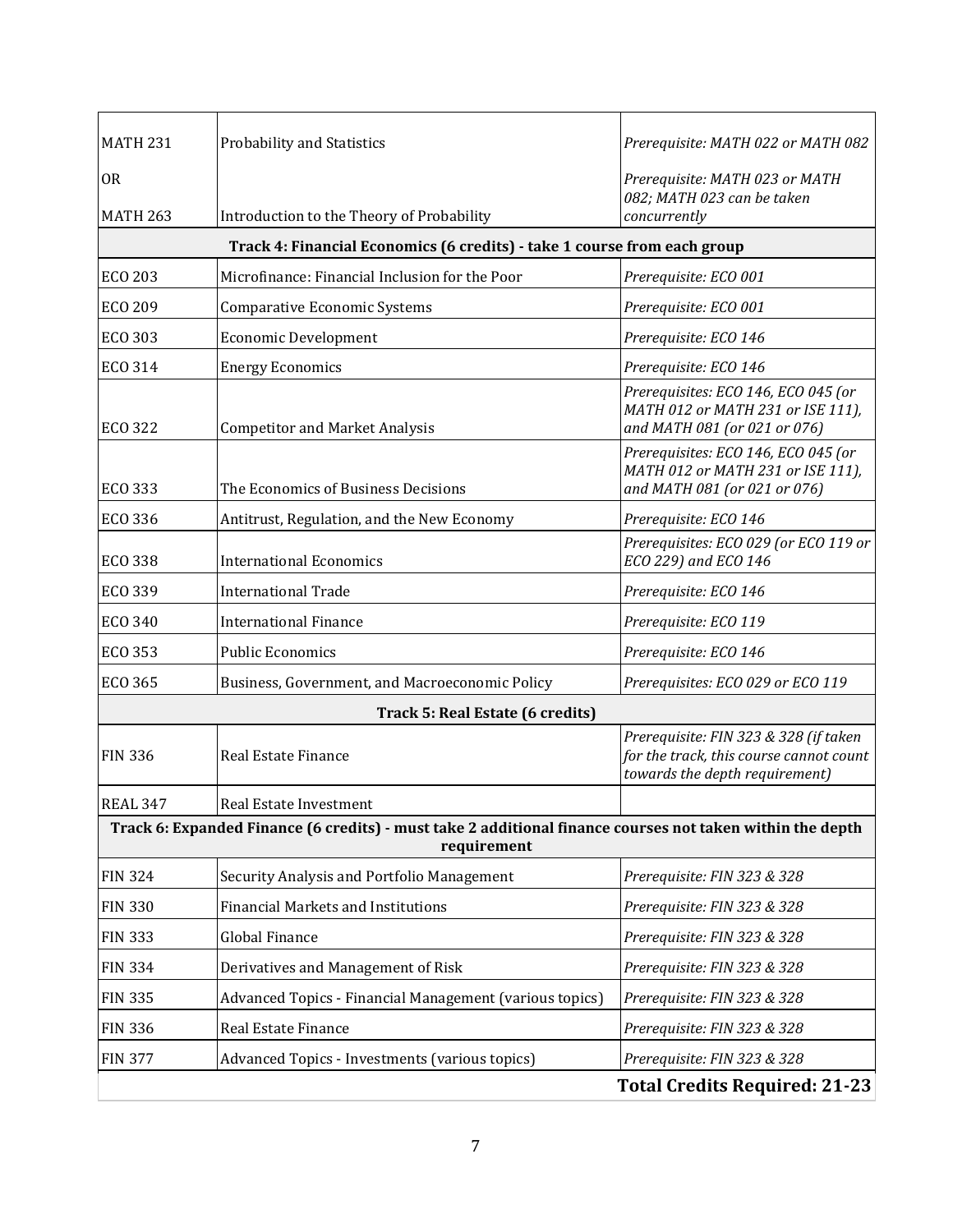#### **Management Major**

|                 | Required: 1 course (3 credits) - required of all tracks                                                     |                                                              |  |
|-----------------|-------------------------------------------------------------------------------------------------------------|--------------------------------------------------------------|--|
| MGT 342*        | Managing in the International Organization                                                                  | Prerequisite: junior standing                                |  |
|                 | Major Track Courses: 4 courses (12 credit hours) - Choose 1 track                                           |                                                              |  |
|                 | <b>Track 1: Managing Human Resources</b>                                                                    |                                                              |  |
| <b>MGT 333</b>  | Human Resource Management                                                                                   | Prerequisite: MGT 043 or MGT 143                             |  |
| MGT/SCM 328     | <b>Negotiations and Conflict Management</b>                                                                 | Prerequisite: junior standing                                |  |
| MGT 363**       | Managing Diversity & Inclusion in the Workplace                                                             | Prerequisite: junior standing                                |  |
|                 | Plus 1 course from the following                                                                            |                                                              |  |
| <b>MGT 314</b>  | <b>Business Consulting Practicum</b>                                                                        | Prerequisite: MGT 306 and junior<br>standing                 |  |
| <b>ECO 235</b>  | Labor Economics                                                                                             | Prerequisite: ECO 001                                        |  |
|                 | <b>Track 2: Management Consulting</b>                                                                       |                                                              |  |
| MGT/ENTP<br>306 | Decision Making and Problem Solving in Business                                                             | Prerequisite: FIN 125 & MKT 111                              |  |
| <b>MGT 314</b>  | <b>Business Consulting Practicum</b>                                                                        | Prerequisite: MGT 306 and junior<br>standing                 |  |
|                 | Plus 2 courses from the following:                                                                          |                                                              |  |
| MGT/SCM 328     | <b>Negotiations and Conflict Management</b>                                                                 | Prerequisite: junior standing                                |  |
| <b>MGT 333</b>  | Human Resource Management                                                                                   | Prerequisite: MGT 043 or MGT 143                             |  |
| MGT 363**       | Managing Diversity & Inclusion in the Workplace                                                             | Prerequisite: junior standing                                |  |
| <b>FIN 328</b>  | Corporate Financial Policy                                                                                  | Prerequisite: FIN 125                                        |  |
| <b>MKT 319</b>  | Development & Marketing of New Products                                                                     | Prerequisite: MKT 111                                        |  |
| <b>MKT 326</b>  | Marketing Analytics in a Digital Space                                                                      | Prerequisite: MKT 111                                        |  |
| <b>BIS 348</b>  | Predictive Analytics in Business                                                                            | Prerequisite: BIS 111 and ECO 045<br>or MATH 012 or MATH 231 |  |
| ACCT 330        | <b>Accounting Data and Analytics</b>                                                                        | Prerequisite: ECO 045                                        |  |
|                 |                                                                                                             | <b>Total Credits Required: 15</b>                            |  |
|                 | $*$ MGT 342; Managing in the International Organization fulfills the College of Business Global Requirement |                                                              |  |

ternational Organization fulfills the College of Business Global Requi

\*\*MGT 363: Managing Diversity & Inclusion in the Workplace fulfills the College of Business Diversity Requirement